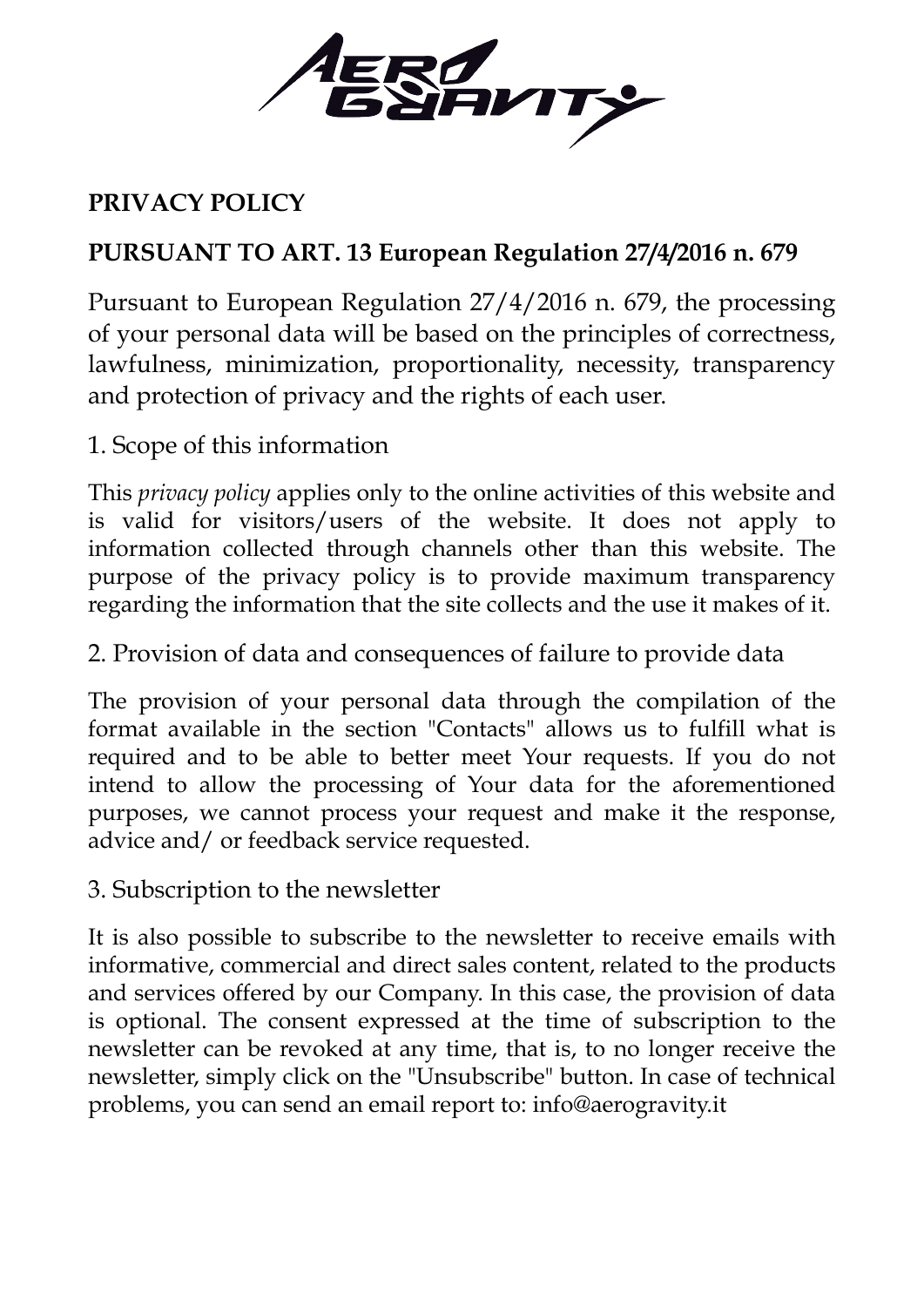

## 4. Principles applicable to the processing of your data

This website processes user data in a lawful and correct manner, adopting the appropriate security measures and appropriate organizational measures, aimed at preventing unauthorized access, disclosure, modification or destruction of data. The processing is carried out by means of computer and/ or telematic tools, with organizational methods and logic strictly related to the purposes indicated and aimed at safeguarding and protecting Your data. In addition to the owner, in some cases, they may have access to data categories of internal officers involved in the organization, management, interaction and maintenance of the site and related activities (administrative, commercial, marketing, legal, system administrators) or external parties (such as third-party technical service providers, hosting providers, IT companies, webmarketing companies, communication agencies, etc.).

## 5. Use of cookies

The website does not use computer techniques for the direct acquisition of personal data identifying the user or profiling systems of the user. The c.d. session cookies, once the connection to the site is finished are not stored. The computer systems use: cookies for the transmission of personal information; persistent cookies of any kind, except those of Google Analytics, web analysis service provided by Google Inc. ("Google") that uses cookies that are stored on the user's computer to allow statistical analysis in aggregate form regarding the use of the website visited. These cookies have been set by us in anonymized mode, in order to minimize the possibility of identifying you by Google or other third parties. The data generated by Google Analytics are stored by Google, as indicated in its information on the use of cookies. As the independent data controller for the Google Analytics service, Google Inc. makes its own privacy policy available. For more information on how to manage or disable third-party cookies or marketing you can visit the website www.youronlinechoices.com. Detailed information You can find it in the cookie policy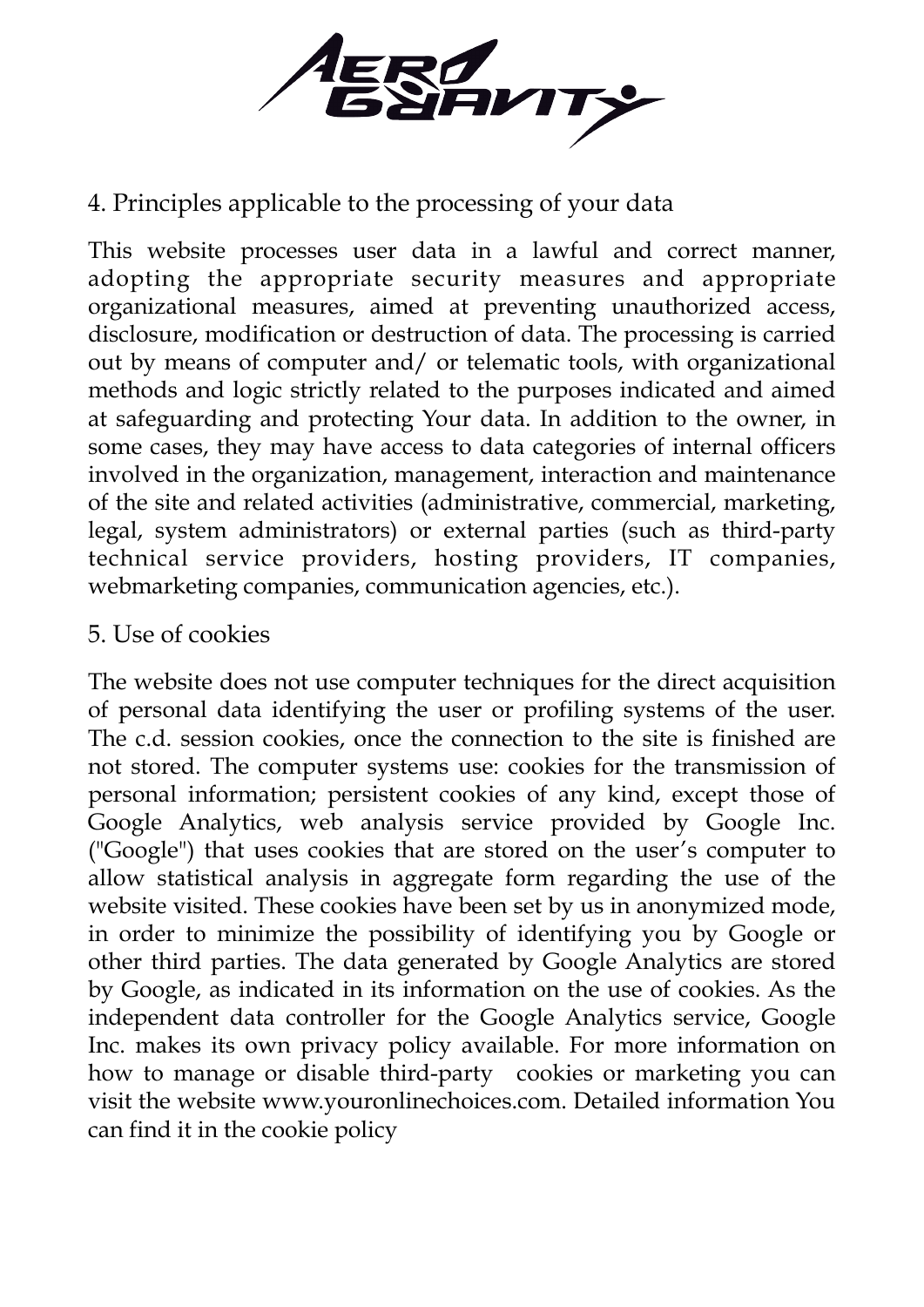

6. Data retention time and right of access

Your data will be kept for as long as necessary to offer the services requested.

At any time, as data subject, you can exercise Your rights against the data controller pursuant to 15 of Reg. Eur. 679/2016, which we point out briefly below:

6.1. The data subject has the right to obtain confirmation of the existence or otherwise of personal data concerning him, even if not yet recorded, and their communication in an intelligible form.

6.2 The data subject has the right to be informed of:

- the origin of personal data;
- the purposes and methods of processing;

• the logic applied in the case of treatment carried out with the help of electronic tools

• the identification details of the owner and any managers;

• of the subjects or categories of subjects to whom the personal data may be communicated or which may become aware of them in their capacity as designated representatives in the territory of the State or outside the territory of the State, managers or agents.

6.3 The data subject has the right to obtain:

- the updating, rectification or, where it is of interest to you, the integration of data
- the deletion, transformation into anonymous form or blocking of data processed in violation of the law, including those whose storage is not necessary in relation to the purposes for which the data were collected or subsequently processed;

• proof that the transactions referred to in point 3) have been brought to the attention, including as regards their content, of those to whom the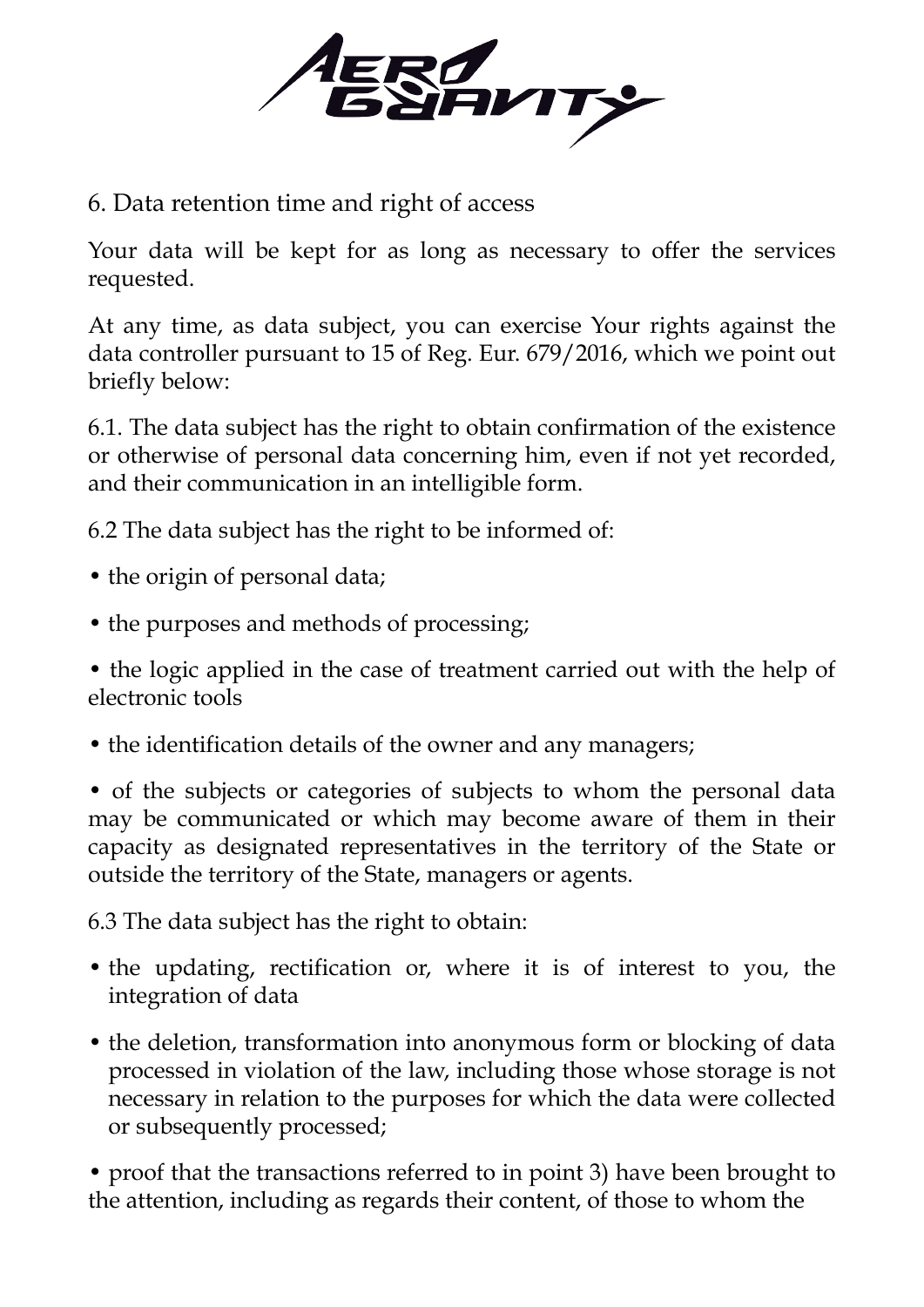

data have been communicated or disseminated, except where such performance proves impossible or involves the use of means manifestly disproportionate to the protected right.

6.4 The data subject has the right to object, in whole or in part:

• for legitimate reasons to the processing of personal data concerning him, even if relevant to the purpose of collecting, without prejudice to the possible consequences in point of unavailability of the required benefit;

• to the processing of personal data concerning him for the purpose of sending material advertising or direct sales or for the performance of market research or commercial communication.

• The above rights are exercised by a request addressed without formality to the holder or to the person responsible, including through an agent, to whom it is provided feedback without delay.

6.5 If it is considered that the processing may have taken place in a nonconforming manner to The Regulation may also be addressed to the Supervisory Authority, pursuant to art. 77 of the same Regulation.

In case of cessation of processing for any reason, pursuant to Article 17 of Reg. Eur. 679/20016, your data will be:

a) deleted, once the purpose for which they were collected has ended, without prejudice to the need to respect the conservation obligations imposed by art. 2220 c.c., by art. 19 and 22 of D.P.R. n. 600/1973 (years 10) or other specific legislation; b) transferred to another data controller, provided that they are intended for processing in compatible terms for the same purposes, for which the data are collected (pre/bankruptcy procedures and similar or similar, disposals of companies or branches of companies; etc.. ) pursuant to art. 6, paragraph 1, lett. b) Reg. Eur. 679/2016; c) stored for statistical purposes, in compliance with technical and organizational measures, in particular to ensure compliance with the principle of data minimization, provided that the statistical purpose can be achieved in this way, pursuant to art. 89 Reg. Eur. 679/2016.